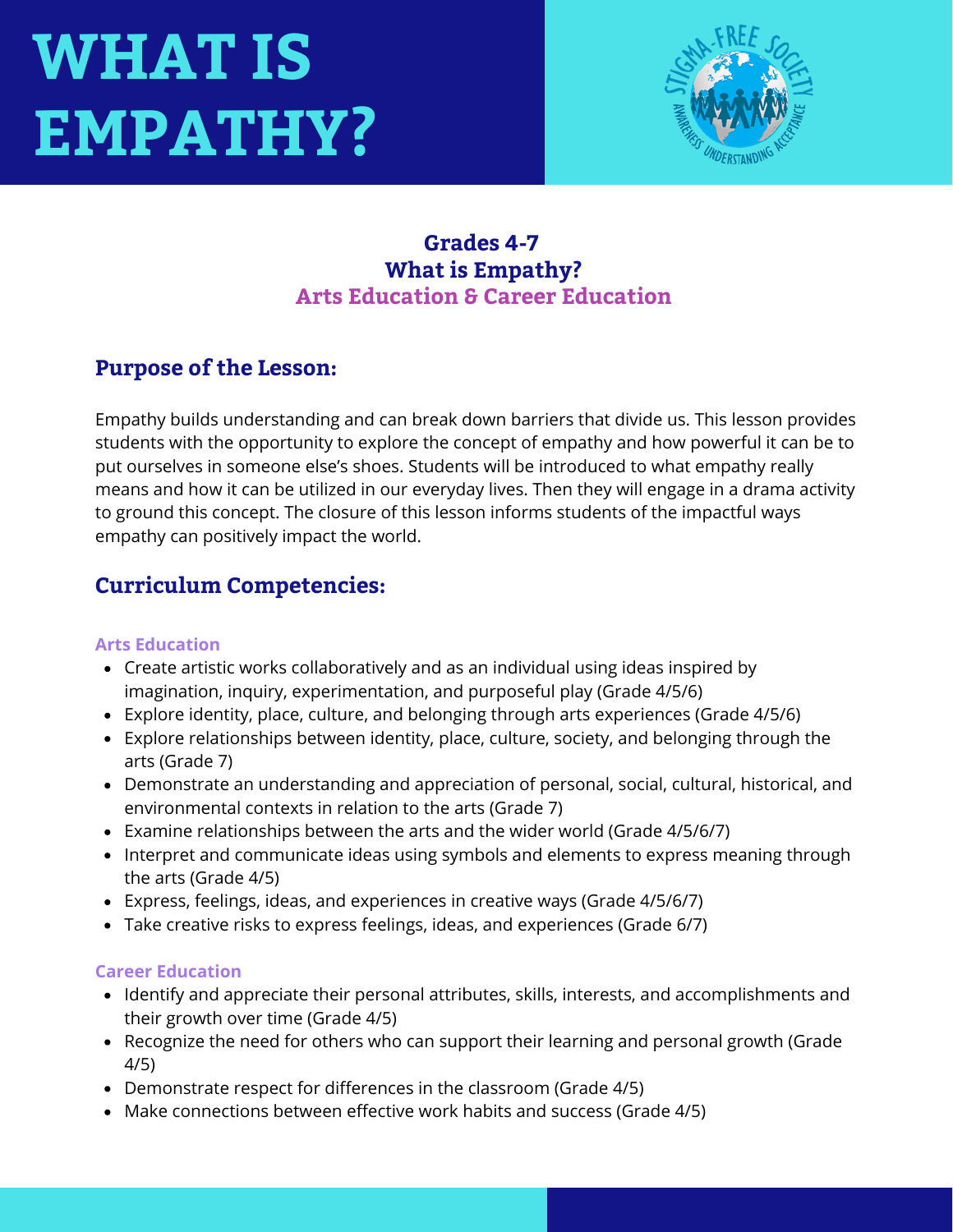# **WHAT IS EMPATHY?**



#### **Career Education**

- Demonstrate safe behaviours in a variety of environments (Grade 4/5)
- Appreciate the influence of peer relationships, family, and community on personal choices and goals (Grade 4/5)
- Appreciate the importance of respect, inclusivity, and other positive behaviours in diverse, collaborative learning, and work environments (Grade 6/7)
- Question self and others about the reciprocal relationship between self and community (Grade 6/7)

### **First Peoples Principles of Learning**

- Learning is holistic, reflexive, reflective, experiential, and relational (focused on connectedness, on reciprocal relationships, and a sense of place).
- Learning involves recognizing the consequences of one's actions.

### **Video**

### [What is Empathy?](https://www.youtube.com/watch?v=icIlUdTEQnU) **- Start Empathy**

#### **Guiding Questions:**

- What does empathy mean to you?
- How can empathy support positive relationships?
- How can we practice empathy in our everyday lives?
- What is an example of empathy you have seen?